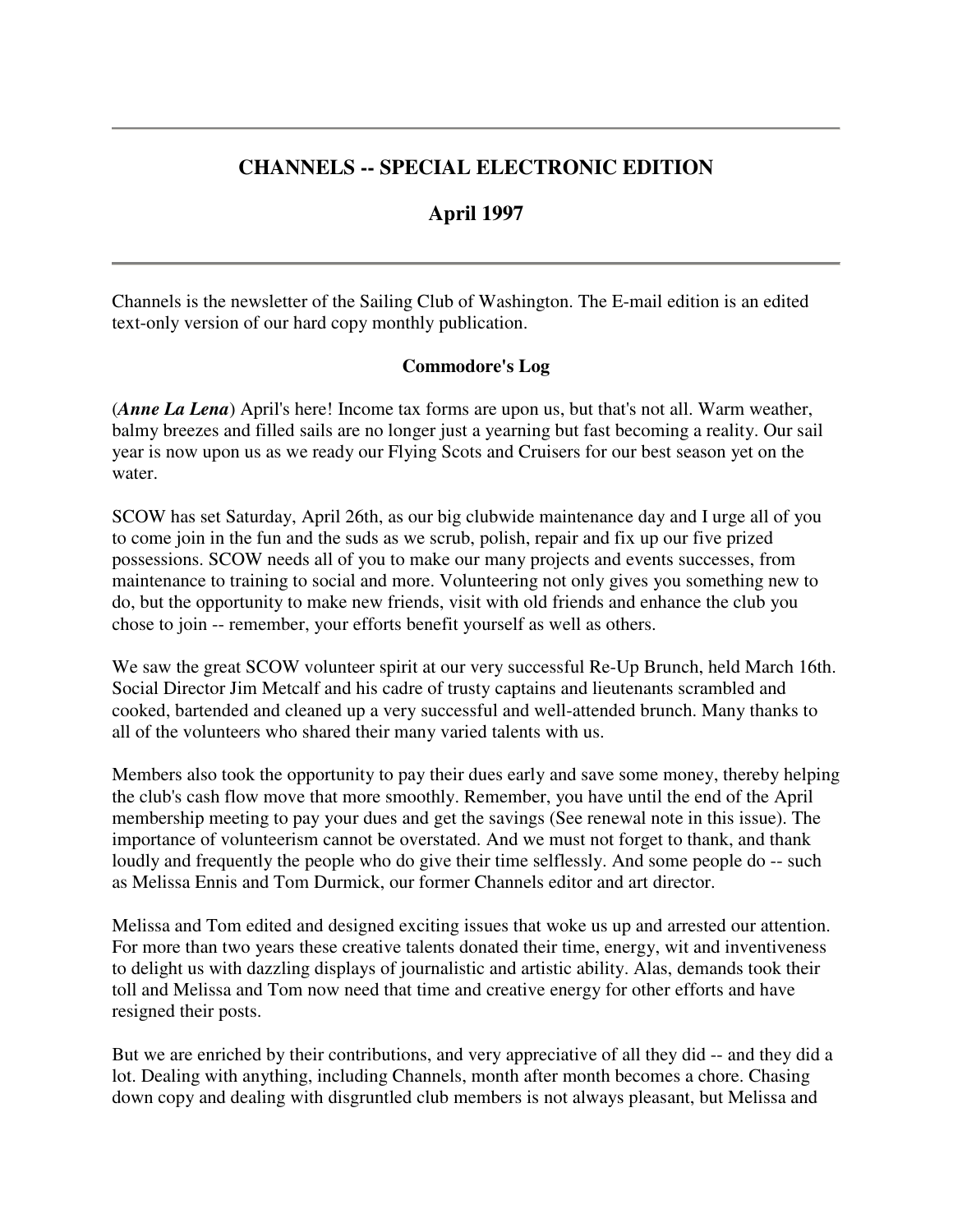Tom carried it off with charm and aplomb. Thank you very, very much, Melissa and Tom. Good luck with all your activities in the months to come. Now you can rest up to volunteer for other activities.

In the meantime, we are very lucky to have Bay Director Larry Gemoets volunteer to be editor. The April issue is his first one. Please support his efforts with your text and visual contributions. Let's continue to have Channels be a must-read every month.

Other volunteer opportunities abound. SCOW needs a Boutique manager and a Safety Committee Chairman. Please feel free to call me if you're interested. In the meanwhile, we'll be actively canvassing for volunteers for those posts and more. You can have quite a lot of fun volunteering. Try it, you'll see.

Many of you have checked off specific categories of interests you'd like to help out with on the renewal and new member applications. Please don't wait to be asked. Your directors do want to reach out to you, but often they do not have the luxury of time to make calls or get acquainted on a leisurely basis. Introducing yourself if you're a new member and volunteering for a specific event or activity will get you noticed and remembered and involved in the club that much more quickly and enjoyably. Established members, many of you have given generously in the past of your time and effort, please continue to do so. You are our eyes and ears as well. Don't forget, let us know what you want, what your concerns and thoughts are.

## **Harold Phinney to Speak at April 14th Meeting**

Harold Phinney, the last crew member to be rescued from the clipper The Alexandria when she went down off of Cape Hatteras, will share his ordeal of endurance in the Atlantic Ocean with us at our April 14th membership meeting. Harold spent hours in the storm-tossed ocean, watching his fellow crew members get rescued and waiting, seemingly endlessly, before he too finally got rescued by the Coast Guard. He will discuss all aspects of his ordeal and welcomes all questions.

Note: the indefatigable Harold is scheduled to speak unless he snares a Caribbean cruise.

Membership Renewal-The boats are getting spiffed up for the '97 sailing season and the parties are being planned. Don't be left out -- RENEW YOUR SCOW MEMBERSHIP NOW!! By renewing ON or BEFORE the APRIL 14 MEETING, you can SAVE \$5 on a single membership and \$10 on a family membership -- \$35, single and \$50, family. Time is running out to take advantage of this great deal -- so get "on board" and send your application and check to Victoria Hampton at the address on the application or give them to her at the April 14 general membership meeting. SCOW is counting on everyone ship-shaping up for ANOTHER YEAR of SAILING and SOCIALIZING !! See you on the boat . . . .

## **Treasurer's Report**

(*Paul Carrow*) Being the Treasurer of SCOW seems like having the job of a CFO in a small venture business or the budget person on the vestry of a church! You must have faith that the sources of your income will, indeed, support the operation. The last board left the Club in good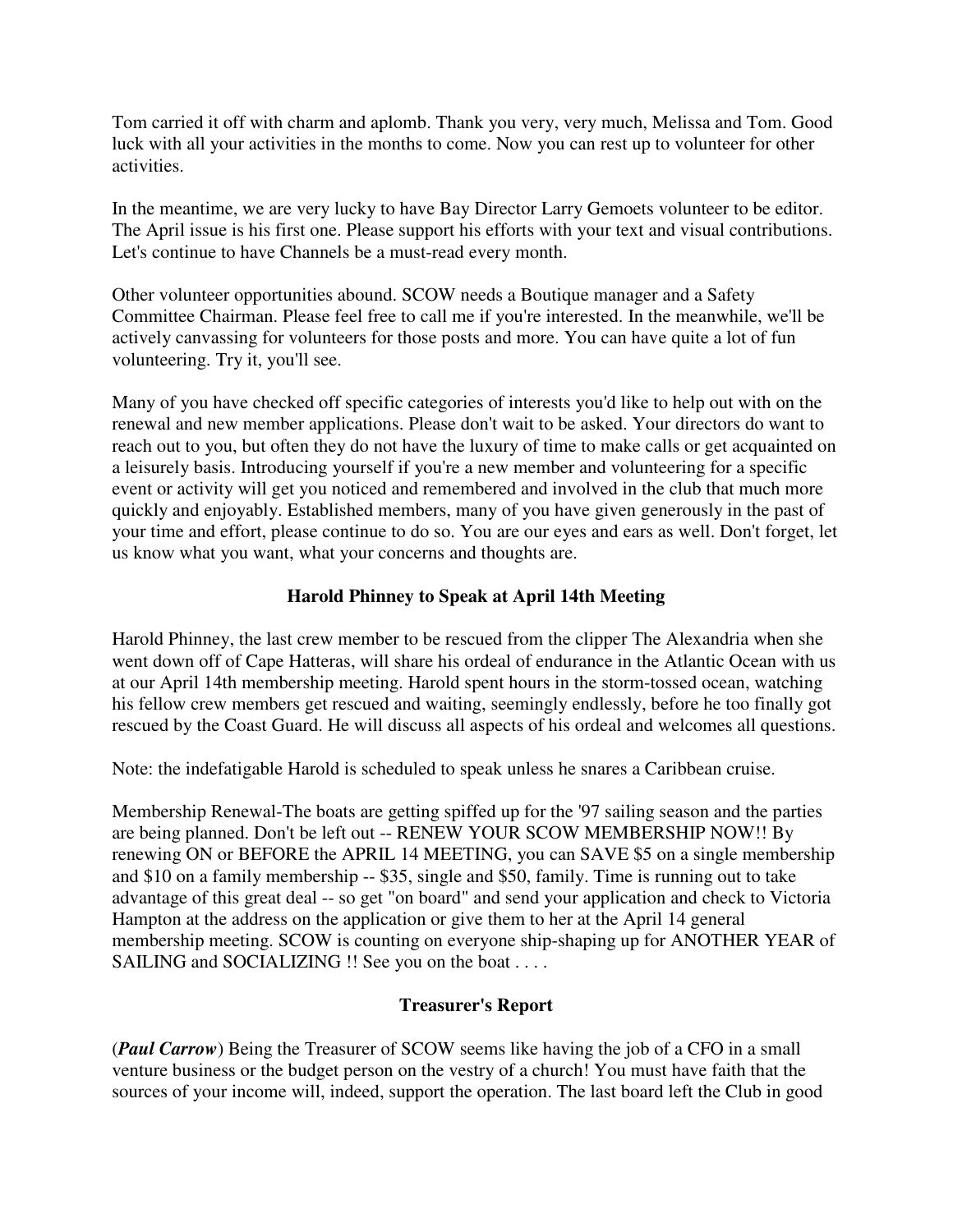fiscal shape with enough funds in our regular account to see us through the bleak winter months, during which little or no income is to be found. In February, the 1997 Board of Directors passed a SCOW budget of \$3 4550. This means we have a target goal of raising \$34550 (mostly through membership dues, skipper fees, and training fees) while we try and spend \$34550 ( mostly on fleet operations for our boats, member activities such as meeting room rents, etc., news letters and so on ). These budgetary goals are in keeping with the history of the Club and what the 1997 Board believes will be a reasonably good membership renewal and new member year.

From Jan 1 through 28 Feb, the Club has had expenditures in the amount of \$2,459.15 and has taken in \$98.00 from the 50-50 lotto on membership nights and from membership renewals. We have reduced our regular checking account (used for Club operating exp enses) from \$4,916.20 on 1 Jan to \$2,555.05 on 28 Feb. Our other two accounts are: \$4,332.77-- a ready money market reserve account and \$11,605.68 our boat asset account. We expect to see ( the faith part of the job) a large infusion of income as a result of our Re-Up Brunch and Re-Up drive.

From time to time I will bring you up to date on our fiscal posture through the Newsletter and at Membership meetings. If you have any questions on our budget, expenditures, or Treasurer s activities give me a call or note or e-mail (carrow@erols.com). Please remember that as SCOW members you are BOAT OWNERS and stay involved with the business of the Club! Now lets get outside and do some sailing!

## **Training**

(*Mike Geissinger*) The time is ever so near and some of you who can't wait probably have already dipped your bow in the water. The sailing days will be coming more and more frequently.

With only several weeks until the first Basic Sailing Course launches time is running out for signing up. Get the information to me along with your check so that you don't miss out.

These days of sailing in the early spring can be somewhat deceiving when it comes to dressing for the water. The days are getting warmer but the evenings and nights still have that certain chill in the air. Average high temperature for April in the Washington area is 66 degrees, now that's very tolerable. The average low temperature is 46 degrees, that can be downright chilly when you put it together with the water temp. Make sure you check the evening weather forecast before heading out to find out how fast the temp is going to drop. The water is going to keep the temperature a few degrees colder than the land. Dressing for those evenings on the water can be important to your health, safety, and comfort.You may also be able to concentrate on the sailing a little bit better, too.

Let's start at the top and work our way down. What do you have on your head? Not just hair but let's put something else there. Most of the body heat loss comes through the top of the head. Yes, heat rises and there's no "R" rating for hair. Make sure the hat you wear is one that will hold in the heat well enough for the temperature outside. For the cold evenings, polyester-fleece ski hats are the best. They keep the heat in and dry out easily, if you get dunked or take a big one over the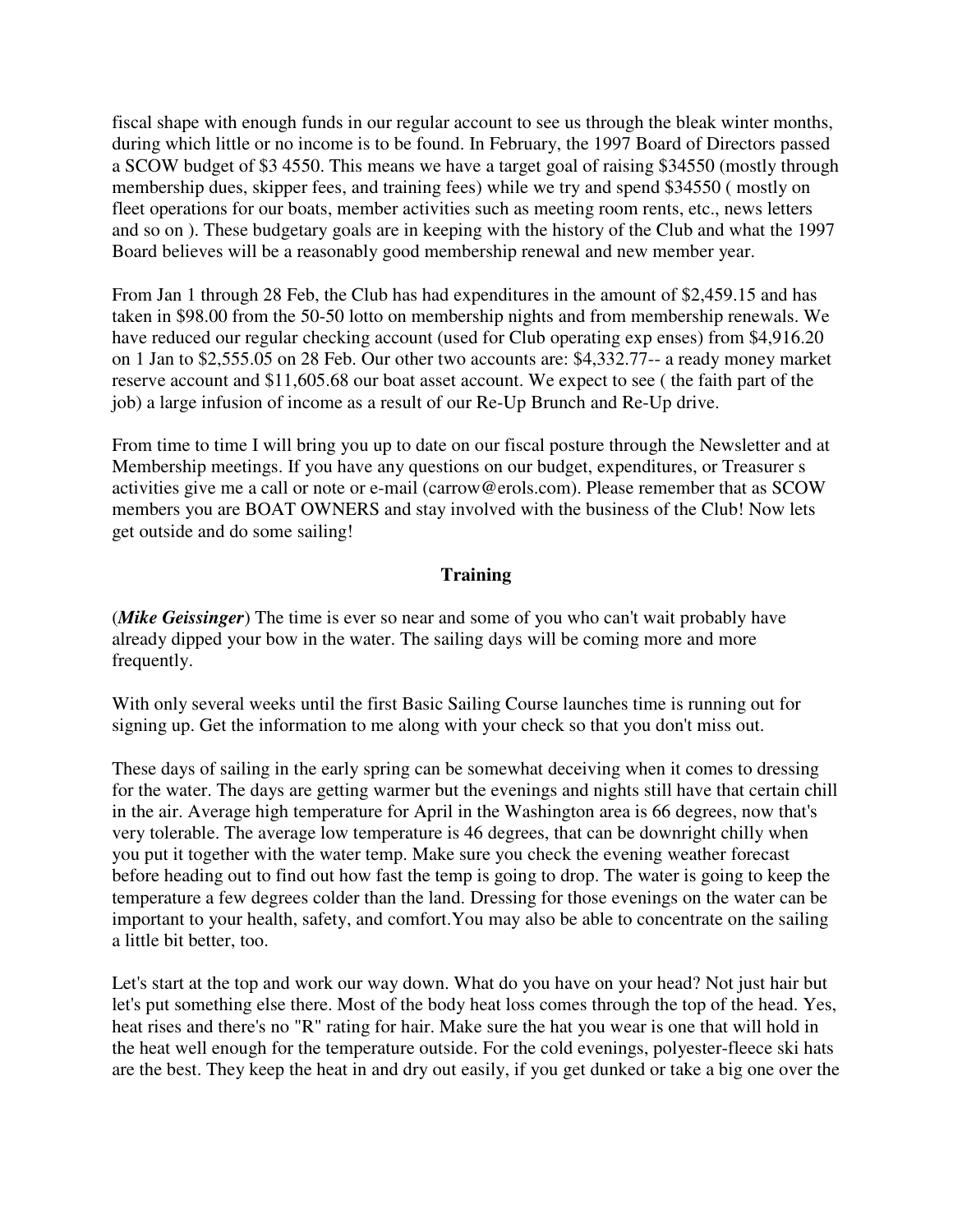bow. Whatever you do make sure you put some kind of cover on your pate, even on those mild evenings.

The torso is the core of your body and you don't want the "core" temp to drop. The rule applies as in any cold weather, layers. You don't need as many as the dead of Winter but you should at least have three layers on those chilly evenings. Turtlenecks are good for the first layer because they protect the neck. Everyone knows what a windbreaker is but how many of us consider wearing one in those 10-12 knot breezes. Isn't that why they were made? The thing is that you can always take off clothes but it's tough to shiver away the cold.

Boy, can your hands get cold out there on the water. For those evenings when it's more important to work the lines than be the fashion plate try some light-polypropylene or wool gloves under those cheap dishwashing gloves. They're waterproof, grip well, and can be replace easily. They can also be color coordinated with your favorite spinnaker.

An emergency pair of sweat pants stashed in the trunk of your car can come in handy when you need one more layer for your legs. With just those two layers, your pants (or shorts for the macho) and the sweats, your legs will stay warm for the duration.

You can't show up with you boat shoes and no socks till it gets above 50 degrees. Try boat shoes with socks, you need the traction of the shoes and the warmth of the socks. I know it's not cool but you aren't Jimmy Buffett in the Keys, either. Sneakers are O.K. but make sure they have enough tread to grip. Without tread there is no traction and without traction you'll need to wear a dry suit because you're gonna' end up making someone perform the man overboard exercise.

There are the tips for the early spring sailing. Make sure you have the information to dress appropriately for the conditions. You need to know the difference between an evening on the Scots and two days on a cruise.

Remember the Fo'c's'l is th' c'b'n f'r'th'st f'r'd.

## **Maintenance: Springtime Means Housekeeping Time For SCOW**

(*Dick Dyer*) We've survived another winter and spring is here, with flowers and leaves and warm winds. Several SCOW members have been sailing throughout the winter, but most of us have been content with social no-sails and planning for return for more agreeable weather. Those better times are here now. But like any household, we have some spring housekeeping to do for our fleet of five boats.

SCOW has an annual tradition of holding a club-wide maintenance work day and picnic each spring to prepare the fleet for summer sailing. This year's maintenance day will be held on Saturday April 26. We kick-off at 9:30 in the morning at the Washington Sailing Marina launching docks, going until early afternoon. Following the work, we have planned a picnic - free to workers and a nominal charge for those who were with us in spirit but not in person. Mark your calendars and join your fellow sailors at the marina.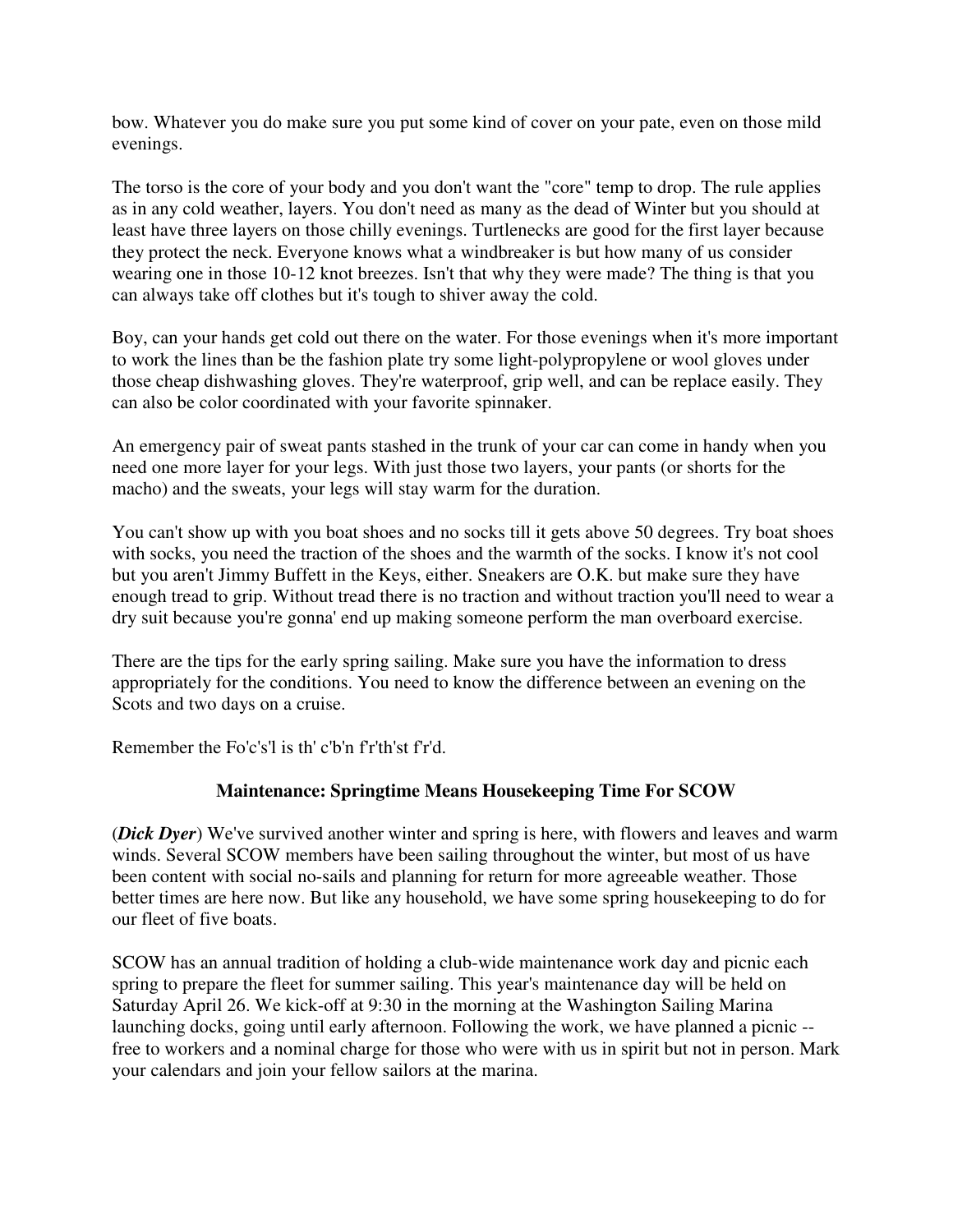Last winter was kind to SCOW and we got through without any serious damage to our fleet. But there are a lot of chores that need to be taken care of before we start another season. We'll have things to do for all skill levels -- from cleaning, waxing and sanding/painting; to semi-skilled mechanical repairs such as installation of new safety equipment or repairs to rigging. No one has to work very hard, newcomers meet the old-timers, and inexperienced hands will learn a lot about our boats and how to keep them shipshape. And of course the boats are tuned up for another great summer of sailing. To top it all off, the picnic kicks-off the outdoor social season!

Remember the SCOW Fleet is owned by the membership. These boats are your property -- and your responsibility. The Maintenance Director's job is to make sure the fleet is kept in good mechanical condition so the boats are safe and fun to sail. But the Maintenance Director can't do the work alone, and shouldn't be expected to. All hands are needed to assist in maintaining our fleet Come on out to help and to learn. Keeping sailboats shipshape is as important as sailing them well, both for safety and for enjoyment.

We all look forward to a great year of safe and fun sailing and I am ready to take the lead in keeping the SCOW fleet in good shape. But I am counting on your help, both at the maintenance day and for the rest of the year. I would appreciate your comments and questions. Leave messages on the SCOW hot line or call me directly at my work. My daytime phone number is 703/841-3416. E-Mail is rdyer@wjsa.com.

#### **Bay Sailing**

(*Larry Gemoets* 703-823-2452, 703-855-7352, sanlar@mnsinc.com)

|       | Spring Schedule   |                                          |          |  |
|-------|-------------------|------------------------------------------|----------|--|
|       | Month Dates Place |                                          | Occasion |  |
| April |                   | 19-20 Harness Creek Early Bird cruise    |          |  |
| May   | $3 - 4$           | Upper Potomac River Rendezvous           |          |  |
| May   |                   | 24-26 Rhode River/Duns Cove Memorial Day |          |  |

Let me know if you intend to be there- no penalty for cancellation!

The hurricane hole at harness creek is always a pleasure just to BE in. If you never have, you should give it a try. There is shoaling on the west side as you enter the creek, so favor the east a bit as you go in at a slow bell. As you enter Harness Cr. from South River, head up into the NE corner. Just when you are sure beyond all doubt that there is nothing there, you'll see the entrance to the hurricane hole.

Next we have the first "adventure" opportunity. Go up the Potomac and join the river fleet. I made that trip several years ago, and recall that it took about 18 hours from Quantico to Solomons. We did it nonstop, and it was all fun (and easy, except downstream of the 301 bridge).

More on Memorial Day in next month's Channels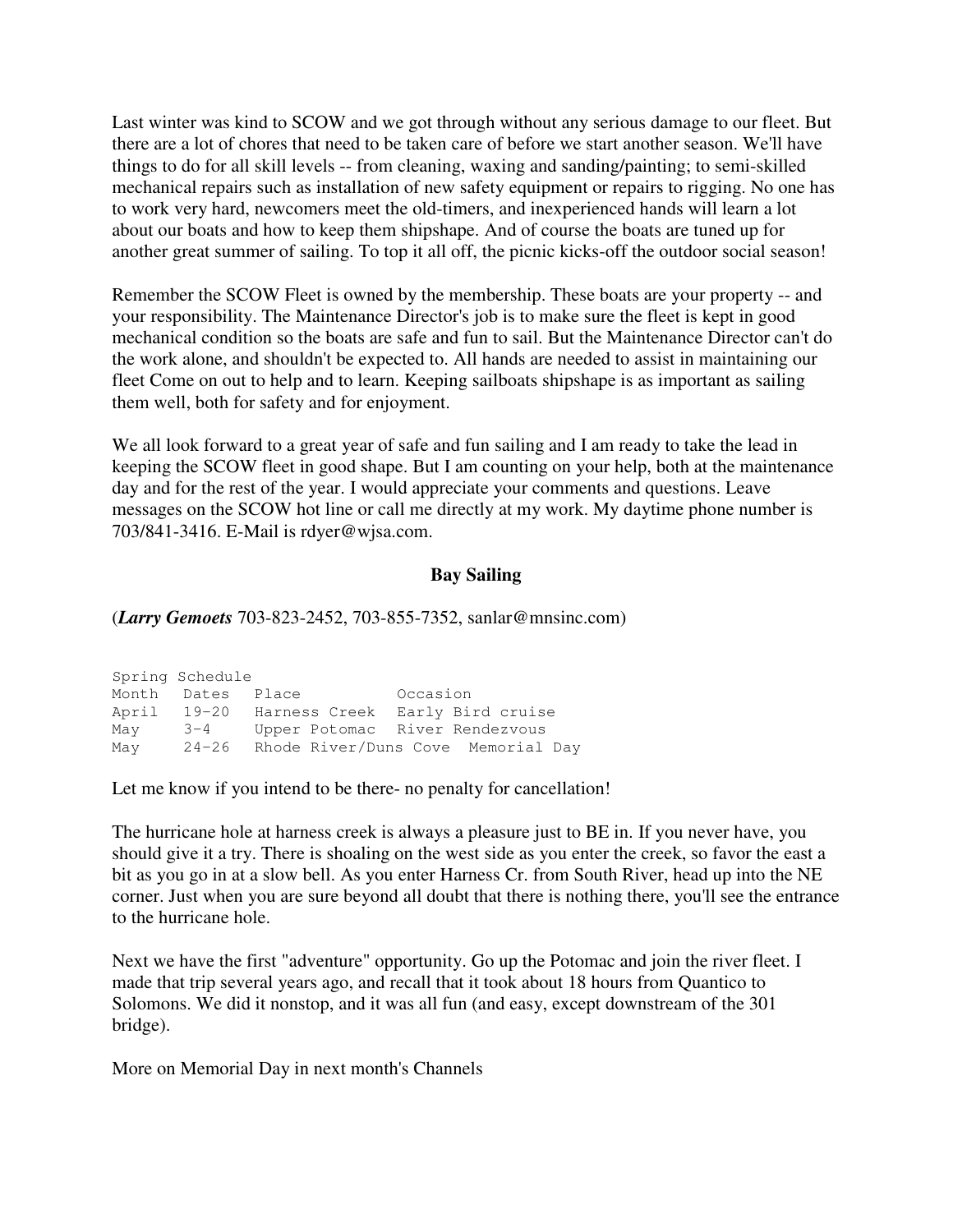Carrie Blankfield has offered to be the Day sail Coordinator for Galesville area. If you're headed out for the day, and would like to run in the company of another SCOW boat, give her a call.

If they aren't floating, put 'em in the water. If they they aren't ready, make 'em so. If they are ready, put 'em to work. See you out there...

### **Social: Maintenance Day**

(*Jim Metcalf, Social Director*) SCOW's Annual Maintenance Day and Picnic is Saturday, April 26, 1997. Wear your old clothes and report to the marina somewhere around 9:30 am. After scrubbing, waxing and readying our fleet for the season, you'll have a good appetite. Picnic starts around 1:00, and workers eat free. Others are welcome to join in for \$5.00. For more information or to volunteer to help, call Joni Dyer at (703) 277-7535.

## **RIVER ACTIVITIES**

(*Lee Spain, River Director*) Attention Race Fans! Starting this month, everyone can experience top-wind-powered Flying Scot racing excitement on Wednesday! Wednesday! Wednesday! April 16th in the lagoon at Washington Sailing Marina.

Racing will start as close to 6:00 p.m. as possible and sunset will be at 7:46 p.m., so be there! For the races, I will definitely put my boat (FS#3995) in the water and I'll try to round up a couple more private Flying Scots to join us. Interested SCOW racers should arrive as early as possible, retrieve the marks from the sail locker, and help launch a Scot. All SCOW members are welcome to come down and crew aboard a club Scot. Racing in these early months (April and May) will provide a great informal environment for learning about racing. And, racing provides a great environment to hone your sail trimming skills.

To brush up on your rules, attend the race seminar on Wednesday, April 9th, buy a copy of the new racing rules for 1997, or check out the online rules at http://www.sailing.org.

Social Sails will resume on Thursday, April 17th. I urge everybody to come on down and use the excuse to get outdoors. Lets beat the heat and set a precedent for great social sail attendance in the cooler months of April and May.

Sign-up sheets will be available at the next member meeting for a wide range of river activities including overnight trips, and social sails. Please make the most of your club boats. Come on down and sign up early for the river activity of your choice.

Potomac River Sailing Association

This month, I'd like to profile another local sailing club that we will be coordinating some of our river activities with this season. The Potomac River Sailing Association (PRSA) has been running competitive weekend ra cing on the river for many years. They maintain a small fleet of powerboats for race committee duty, keep up to date with the latest racing rules, and have a fairly organized system for sharing race committee duty between participating fleets. They have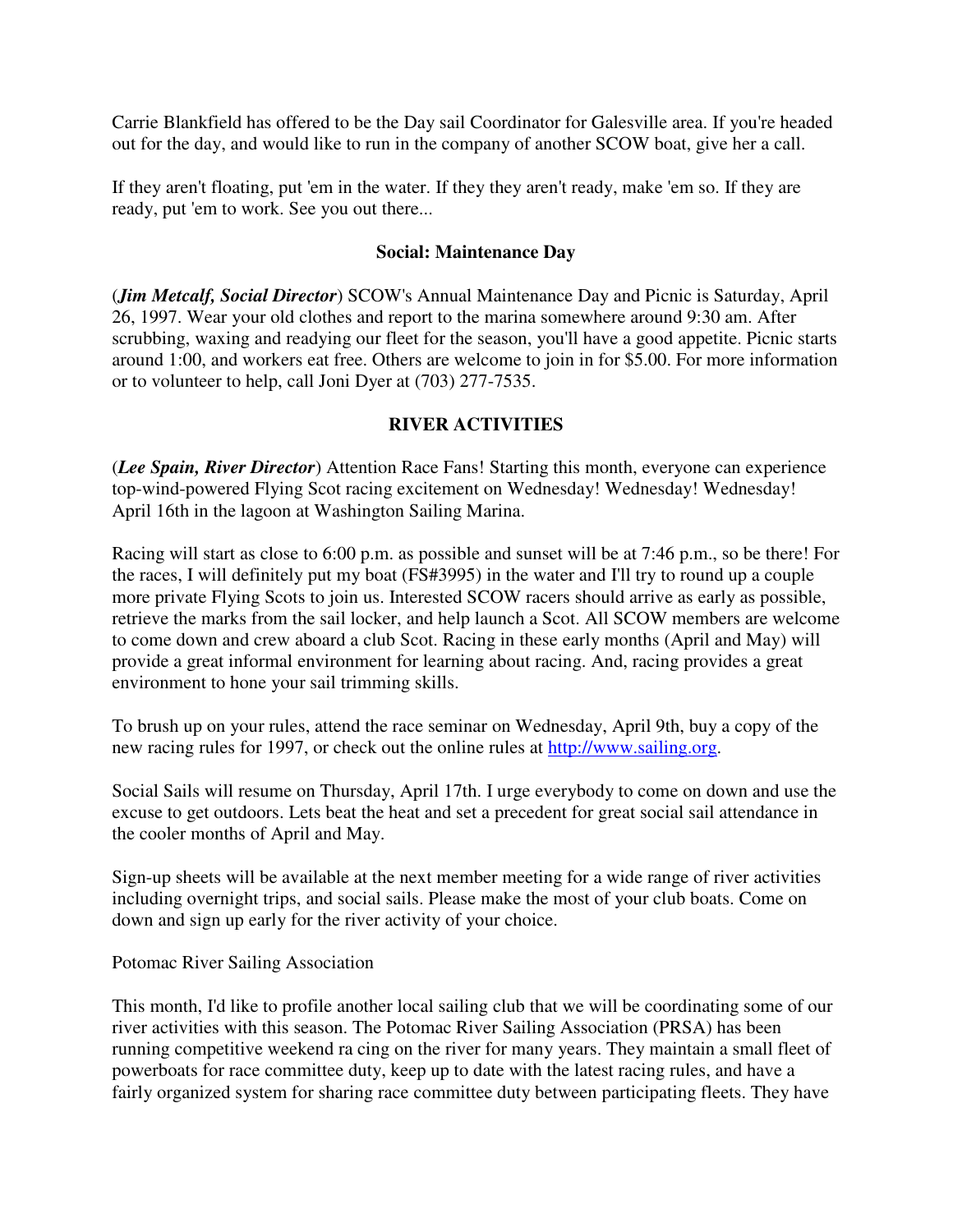an aggressive Spring and Fall schedule of Sunday racing, sponsor special olympian training at the Marina, host a two-day Spring Regatta on Memorial Day weekend, and finally- they are instrumental in helping run the Leukemia Cup regatta in September.

One of my goals this year is to improve cooperation between SCOW and the PRSA. Closer involvement with the PRSA will help SCOW members better learn racing rules, starting sequences, and other fundamentals that can be applied in racing activity throughout the country. It also allows SCOW members a chance to see the many active one-design fleets on the river and assess the performance of various boats before making any purchases of their own. After Memorial Day, we will be sharing the race course and starting with PRSA on Wednesday night races. In addition, SCOW expects to borrow a PRSA committee boat for our Also-Ran regatta in the fall.

There are several ways that SCOW members can become more involved with PRSA. PRSA always needs volunteers for race committee duty. This involves going out on the committee boats, setting up the race course, starting the races, and helping out in the event of a capsize. Committee duty generally turns out to be a fun day on the water and a sure-fire way to learn about racing. If you serve as race committee, you will become a much better racer.

If you'd like a chance to crew on a PRSA-member's boat, you can ask around by the cranes during the racing season around 9:30 on Sunday mornings. Perhaps the best way to get involved is to join the PRSA as an associate member. For only \$10, you can get the PRSA newsletter and sign up on the PRSA crew lists. I'll have sign up sheets for SCOW members to volunteer for PRSA race committee duty, membership applications, and I'll try to arrange some opportunities for SCOW boats to participate in Sunday series races. And, finally, if you d like to participate racing Flying Scots in the PRSA Spring Regatta on May 24th and 25th (Memorial Day Weekend), I ll also have sign up sheets for that at the membership meeting. There should be several Scots participating in that regatta.

## **Monthly Stuff: Dates to Remember: Every Month:**

```
First Monday 7PM- Board Meeting in the chart room
Second Monday 6:30PM Membership Meeting at the American Legion
Every Wednesday: SCOW races (starts April 16)
Every Thursday : Social- No Sail (last one April 10th)
Every Thursday : Social Sail (starts April 17th)
April:
19 Bay Raft-Up in Harness Creek
26 Maintenance Day followed by Picnic
28 Racing Seminar in the Chart Room
30 Basic Sail Course #1 in the Chart Room
May:
3,4 River Overnight- Bay boats welcome!
7,14,21 Basic Sail Course #1 in the Chart Room
```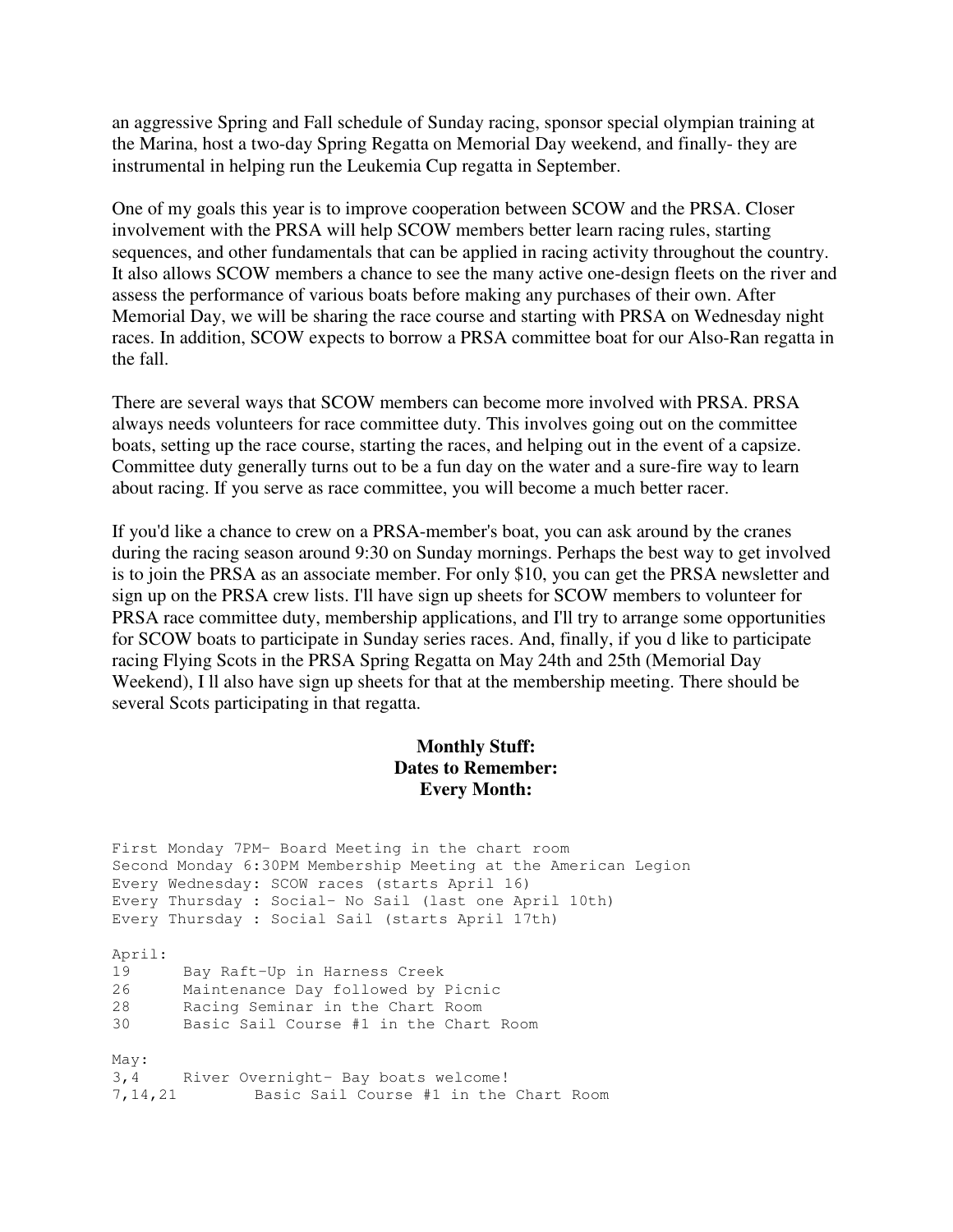```
3,4,10,11,17,18 Basic Sail-Water Sessions 8-4
24-26 Bay Raft-Ups: Rhode River and Duns Cove
31 Basic Sail Course #1 Check-Out Day
```
#### **New Members**

SCOW welcomes our newest members: Huw Andrews, Alain Bashore, Toni Boyd, Bruce Burkley, Peggy Burkley, Peter Cunniffe, Bill Davenport, Heidi Dietterich, Stacey Evers, Ann Ewell, Patricia Fenton, Susan Hughes, Richard Kische, Russell McFarlane, George Petersen, Robert Quinn, Brenda Rascona, William Riggs, Gayle Rubin, Susan Silveo, Foster Stolte, Wilson Varga, Whitney Witt.

### **Channels Info**

Channels is a monthly publication of the Sailing Club of Washington. Channels is also available on the World Wide Web at www.sailing.org/scow, and via email. Submit all articles not later than the close of the monthly membership meeting. Submit articles to the Editor by email, Larry Gemoets, Editor; Barbara Brecher, Layout and Design; Declan Conroy, web publisher; Cindy Peters, Publisher's Coordinator; Sam Schaen, Mailing lists.

#### **Announcements/Pleas/Ads This month:**

SCOW BOATIQUE: Need to shop? Looking for a gift? In the mood for a pick-me-up for yourself? But, you hate the mall crowds? SCOW has just the answer for you -- look at SCOW's lovely array of customized sailing items for "sail" (sale) at the club's monthly meetings. If you miss a meeting or forget your shopping list, you can browse and make your purchases at Thursday's Social Sail once we get outdoors at the marina this month. The club is looking for a manager of the BOATIQUE to finish out the year, so if you're interested in retail as a way of socializing, in addition to sailing call Anne La Lena or Stu Ullman.

SCOW is a BOAT/U.S. Cooperating Group-What is a Cooperating Group? A boating organization of 10 or more members. What good is it? Members of the group get 50% off membership, and invitations to special private sales several times a year. I expect that many of our members are BOAT/US members, and could benefit from this discount of \$8.50 per year. Take advantage of this the next time you renew your BOAT/U.S. membership. Drop a note to sanlar@mnsinc.com, or call Larry Gemoets at 703.823.2452 for details.

#### **SCOW On Wheels?**

A boat is not the only way to enjoy a pretty day (blasphemous as that might sound). You can also enjoy it on a bicycle. Test this hypothesis with other SCOWsers on Sunday, April 13. You don't need to be a biking fiend or even a regular biker. Our goal is not speed but enjoyment.

We'll meet at the marina by the gift shop at 12:30 and bike for no more than 3 hours. The route hasn't quite been confirmed yet (we have so many options....) but we promise it won't be (1) in traffic or (2) up a mountain. It will be acceptable to the casual rider and it will be on a bike path.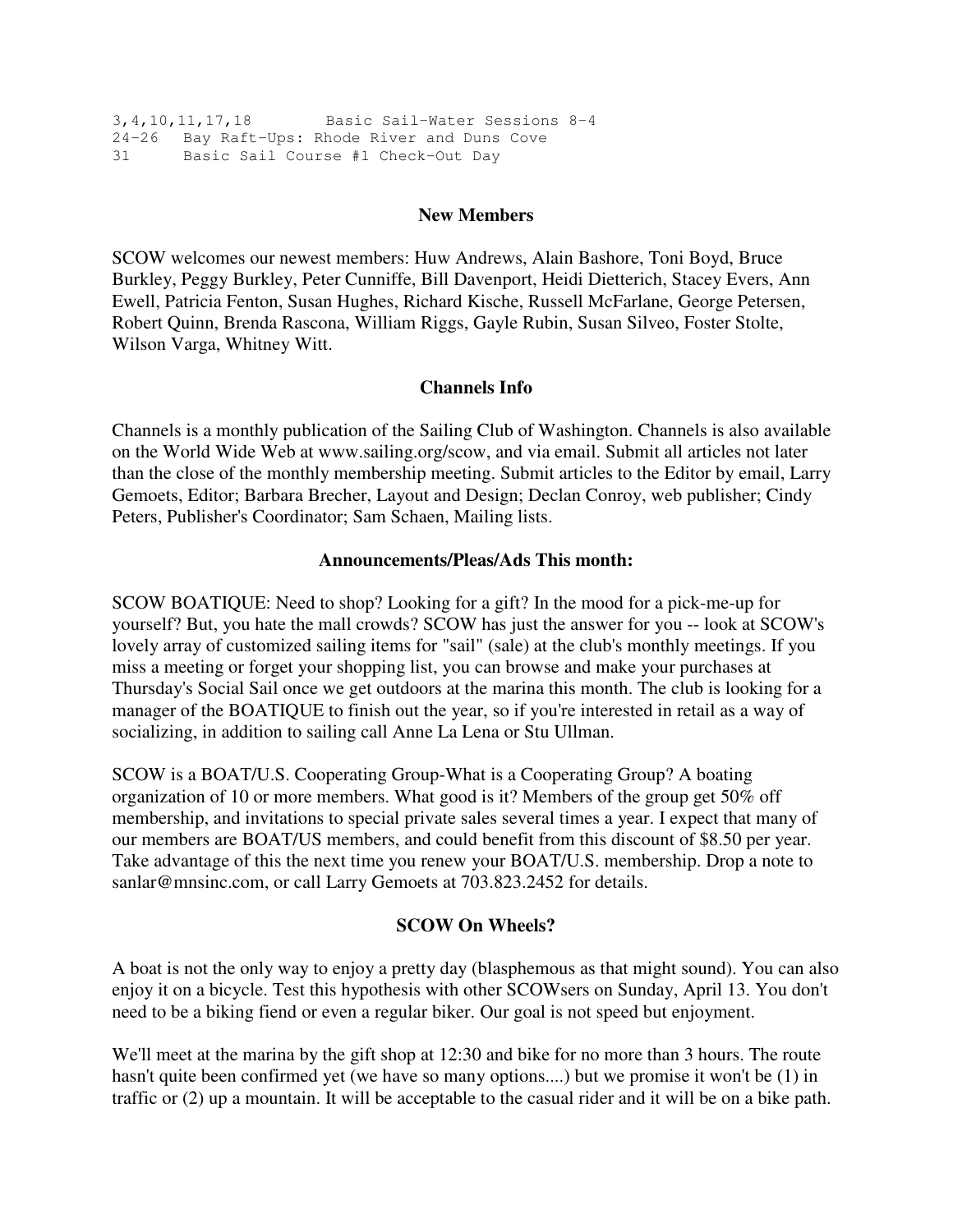We may even split up into several groups going in several different directions, if we have enough people.

If you don't have a bike, you can rent one at the following locations:

- The marina. 1-speed bikes are \$4/hour. 12-speed bikes are \$6/hour. (703-548-9027)

- Bicycle Exchange. \$15 for 4 hours or less. Call a few days ahead. 1506C Belle View Blvd., Alexandria (703-768-3444)

- Metropolis Bikes. \$21/day. Shirlington. (703-671-1700)

You are required to wear a helment if you ride on the street. You are not required to wear one on the bike trails. Some of us, however, have found them to be very useful in both places. Bring a water bottle, if you have one. If you want more information, call Kelly Bowers (202-332-4160). If it rains, we will try again on the 20th.

## **Help The Sea Explorers**

Did you know that the Sea Scouts (now known as Sea Explorers) would inherit SCOW's assets if SCOW ever dissolved? It's in our charter!

So let's help these kids out now also, Donate usable junque for the Sea Explorers 19 April Yard sale (call Marilynn Wilson 979-0960 or Davis Jones 979-6578). If it takes a truck to haul it, the Sea Explorers can manage that.

Also, the Sea Explorers are looking for a few good leaders to work with these teenagers. They already have several sailboats but need some adults to "hang out" while they do their sailing, and maybe help teach them some sailing skills.

Finally, any good used sailing equipment you want to find a good home for, just call Marilynn Wilson and I'll get it to the Sea Explorers.

### **Classic Wooden Sloop Melody For Sale**

Many of you have seen Melody at SCOW raft-ups or out sailing on the bay. This 30-foot Sparkman and Stephens Sloop has Beautiful lines and great sailing qualities. The sleek hull shape and varnished mahogany brightwork make all who see her take notice. However, Melody's owner of 17 years is ready to move up to a larger vessel and so, reluctantly offers Melody for Sale.

Melody is located in Solomons, Maryland and prospective owners are Welcomed to come take a look, Or even to come out for a sail (weather permitting). Information is available by contacting Melody's owner, Jack Schwartz, at (301) 969-4664.